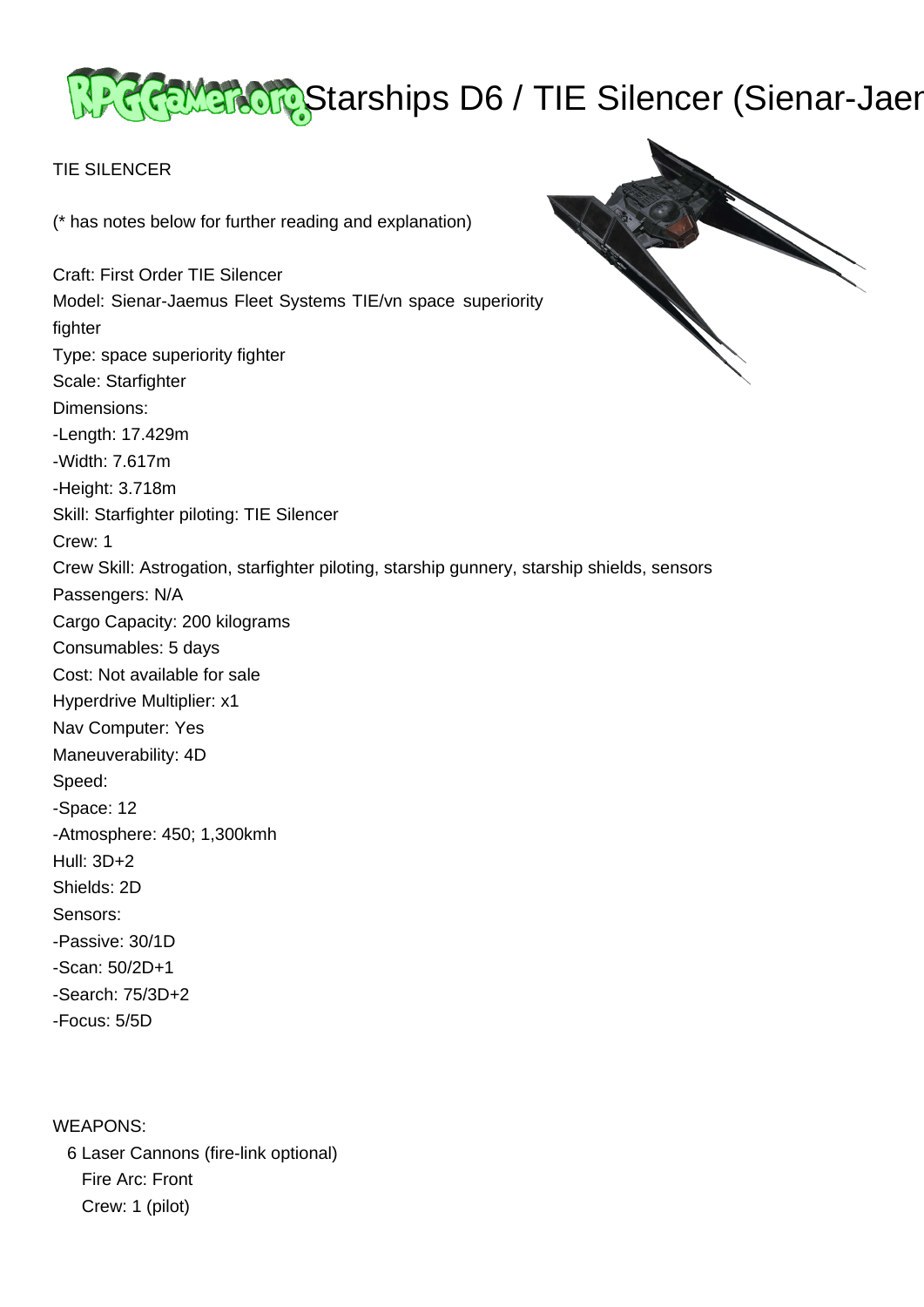Skill: Starship gunnery Fire Control: 3D Range: -Space: 1-5/15/30 -Atmosphere: 100-500/1.5/3km Damage: 5D+2 (fire-linked); 4D (not fire-linked) Rate Of Fire: 1 (fire-linked); 6 (not fire-linked)

2 Heavy Laser Cannons (fire-linked)

 Fire Arc: Front Crew: 1 (pilot) Skill: Starship gunnery Fire Control: 3D Range: -Space: 1-3/9/18 -Atmosphere: 100-300/900/1.8km Damage: 8D Rate Of Fire: 1

 Arakyd Warhead Launcher\* Fire Arc: Front Crew: 1 (pilot) Skill: Starship gunnery Fire Control: 3D Range: -Space: 1/4/8 -Atmosphere: 50-100/400/800m Damage: -Concussion Warhead: 8D -Mag-Pulse Warhead: 8D ion damage -Blast Radius: -Space: 1/3/6 -Atmosphere: 50-100/300/600m Ammo: -Concussion Warheads: 4 -Mag-Pulse Warheads: 4 Rate Of Fire: 1-4 (fire selective)

 Proton Torpedo Launcher\* Fire Arc: Front Crew: 1 (pilot) Skill: Starship gunnery Fire Control: 3D Range: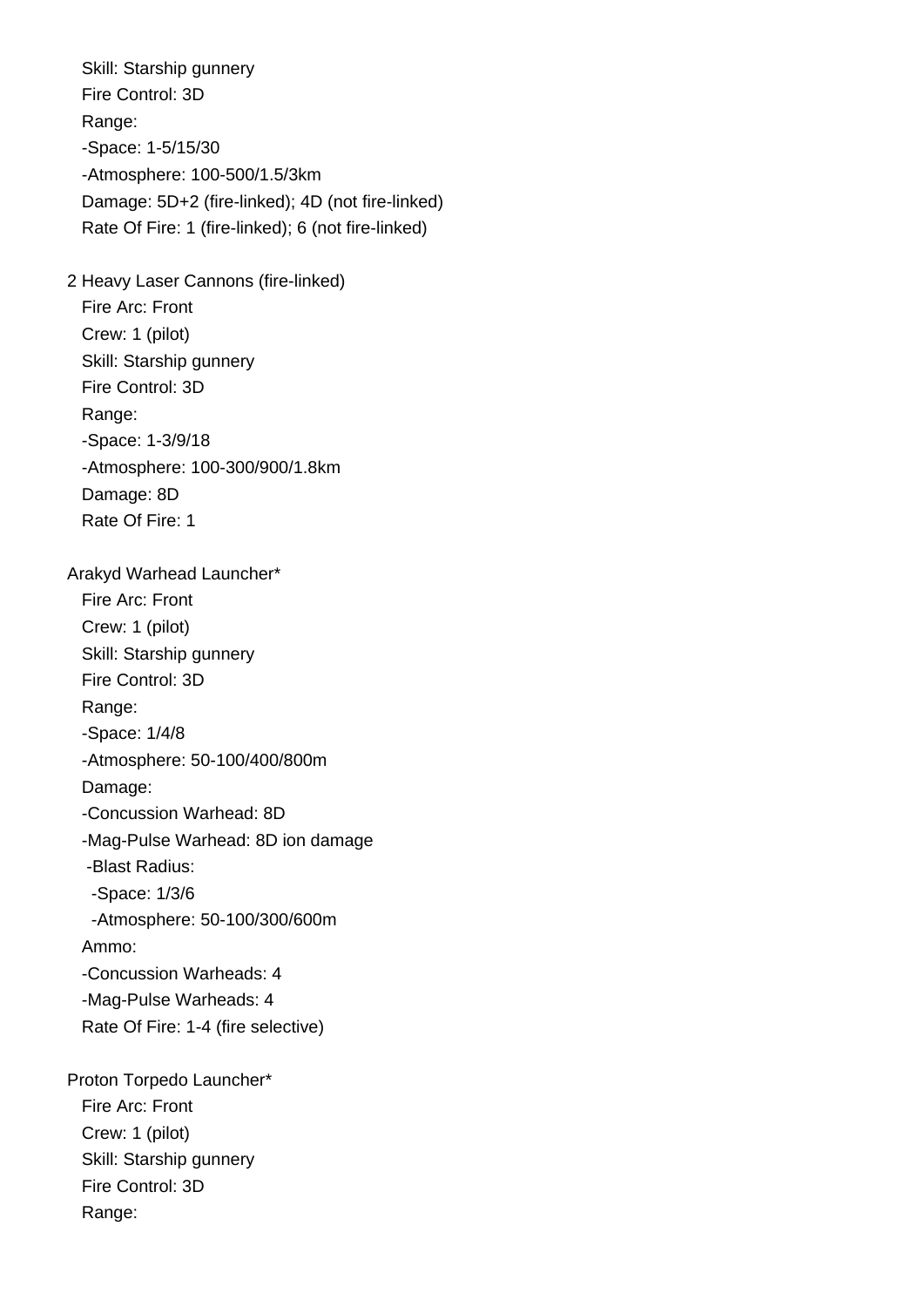-Space: 1/3/7 -Atmosphere: 50-100/300/700 Damage: 9D Ammo: 4 Rate Of Fire: 1-4 (fire selective)

 Advanced Stealth Field Generator\* Fire Arc: "All" Crew: 1 (pilot) Skill: Sensors (works against all starfighters within range) Fire Control: 0D Range: -Space: 1-5/10/20 -Atmosphere: 100-500/1/2km Damage: -3D from Fire Control and Sensors

#### DESCRIPTION:

 The TIE/vn space superiority fighter, also known as the TIE silencer, was an angular variant of the TIE line starfighters used by the First Order. A product of Sienar-Jaemus Fleet Systems, its aggressive design and equally impressive firepower was specifically crafted for use among the most elite members of the First Order. As such, the fighter was engineered for speed and handling, though lesser pilots were still often overwhelmed and unable to maintain control of the nimble ship.

## **Characteristics**

 As an advanced prototype starfighter, the TIE/vn incorporated the latest First Order military innovations, including experimental stealth gear meant to foil sensors and tracking. It featured a hyperdrive, a deflector shield generator and projector, and was powered by a starboard reactor. Twin ion thrust arrays at the rear of the ship acted as its engines. Along its wings were solar collector arrays, which featured a corrugated surface to maximize energy absorption. The ship itself featured a flight computer and could be modified to include customized flight controls for a single pilot, who entered the ship through a cabin access hatch at the top of the vessel.

 Working at hidden Sienar-Jaemus facilities, First Order designers reconfigured the weapons package of the TIE/sf to incorporate advances in power storage and energy conversion. For the TIE/vn, the TIE/sf's power cell spokes were replaced by a next-generation array protected beneath the hull, with shorter runs for trunk lines and converter coils. Rather than replicate the TIE/sf's ventral turret, the silencer relocated its missiles and heavy cannons to the wing apertures, giving the pilot superior targeting and a wider field of fire. Targeting sensors were also located in the wing aperture. Laser bolts were contained in a magnetic field bubble.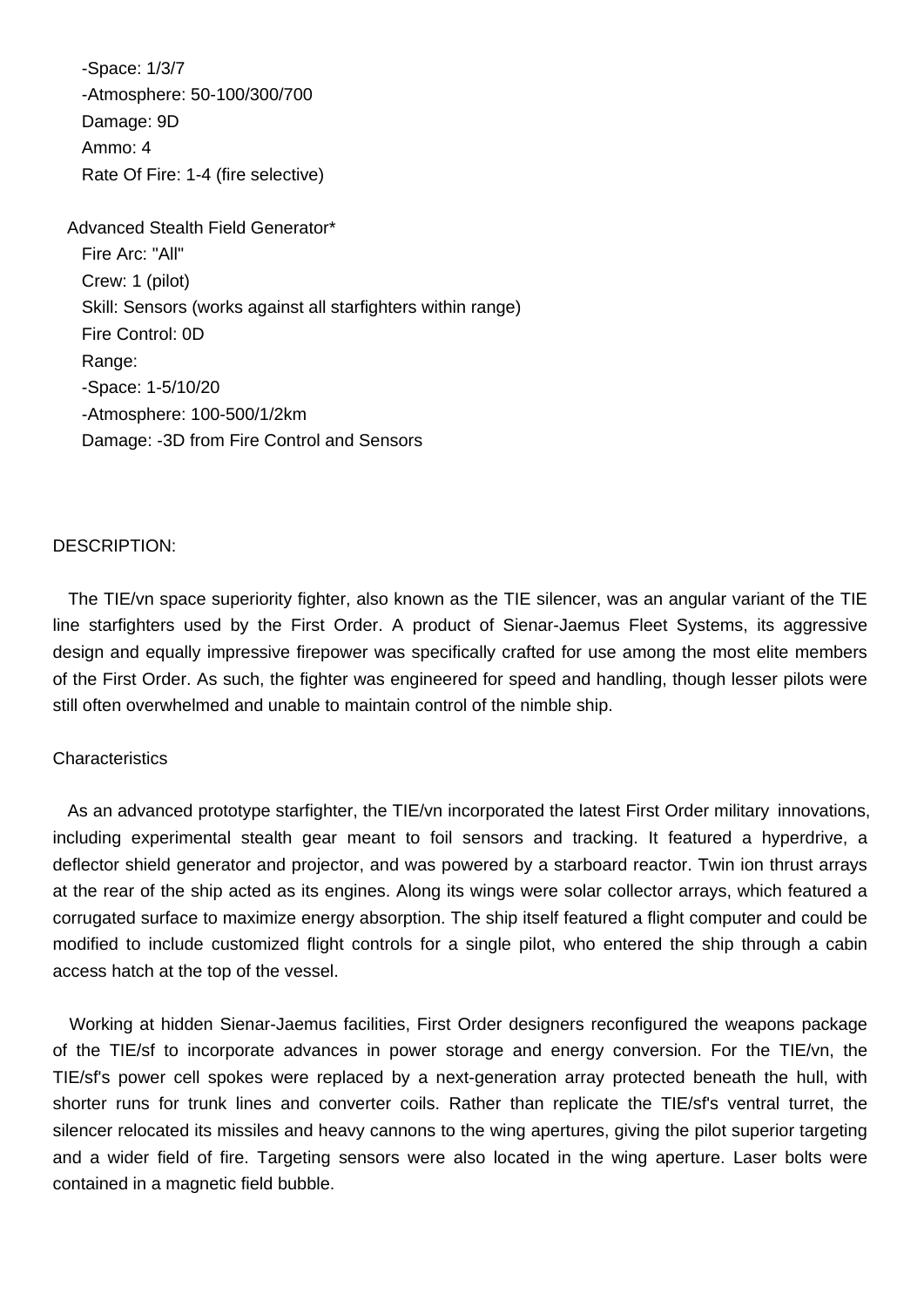#### **History**

 The pedigree of the TIE silencer traced back to the Galactic Empire's TIE/D Defender, a hybrid fighterbomber that never saw widespread use in the Galactic Civil War. The ship was revived by First Order technicians who saw it as a versatile attack craft to throw at New Republic forces. The TIE/sf space superiority fighter was an early attempt to bring heavier weapons to the battlefield along with the nextgeneration power capabilities needed to support them-improvements later incorporated into the silencer. It featured other design similarities to the Empire's TIE/IN interceptor and TIE Advanced x1.

Kylo Ren utilized his own TIE silencer. His detailed post-flight reports allowed Sienar-Jaemus techs to refine the onboard systems, with an eye towards the day when shipyards were to begin mass-producing silencers for the regime's frontline units.

## GAME NOTES:

\*Arakyd Warhead Launcher and Proton Torpedo Launcher

 Or the longer name, the Arakyd ST7 Concussion and Mag-Pulse Warhead Launcher. This missile launcher offers a variety of warheads for the pilot. Where the proton torpedoes offer the max punch, the concussion warhead can be used for targets not needing as much punch. While there are only 4 of each missile/torpedo type, together they off 8 rounds of explosive potential along with variety of force application and stopping power.

 The Mag-Pulse Warhead option in the Arakyd Launcher offers a non-lethal option. Where ion cannons have varying degrees of success due to common weakness in power, the Mag-Pulse Warhead offers an option that spreads a powerful ion effect over a wide area (blast radius listed above in weapon entry) that can affect many starfighters and space transports all at once, especially if they happen to flying in a tight formation. Due to the wrahead's power, it can even affect capital ships. If the selective fire option is used to launch all 4 Mag-Pulse Warheads at once, they can do 4D capital scale ion damage (see below).

 Both the Arakyd Warhead and Proton Torpedo Launchers have a "selective fire" option that allows their Fire rate to be anywhere from 1 to firing the entire paylod of 4. When this is used, the pilot may select to fire multiple shots, or combine the damage of the warheads for a single attack. If the damage is combined, every additional warhead adds +1D to the Damage dice.

## \*Advanced Stealth Field Generator (ASFG)

 This works much the same as the A-Wing's Enemy Targeting Jammer (ETJ). Make an Easy Sensors skill roll to activate the Stealth. Unlike the ETJ, the ASFG reduces an extra die from the enemy, and affects not just the enemy's Fire Control, but also their Sensors. If their Sensors are reduced to 0D, they cannot see the TIE Silencer without looking outside a viewport. This is possible, such as with some weapons emplacements (like the viewports on the Millenium Falcons Quad Laser Cannons), and the